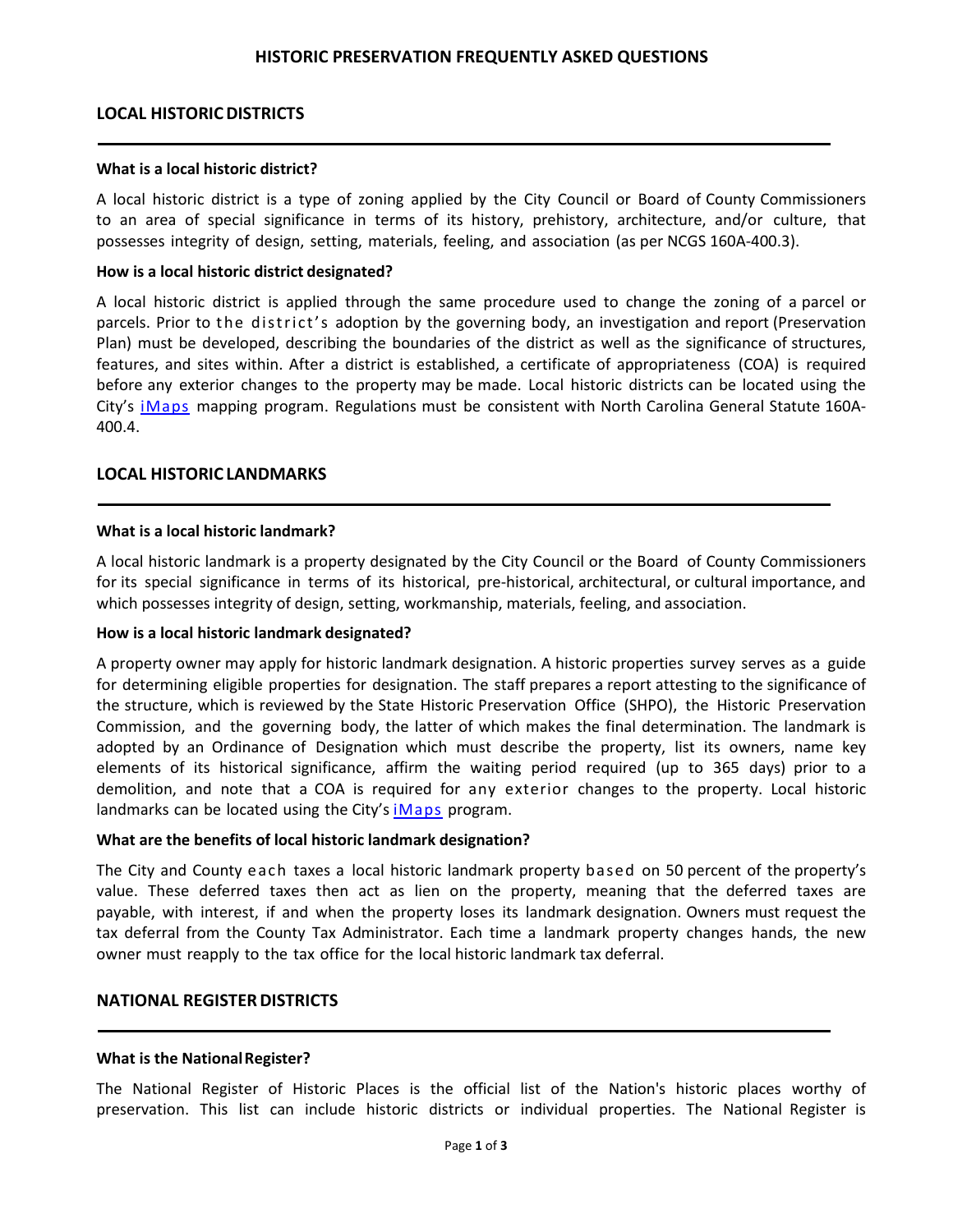administered by the National Park Service through each State Historic Preservation Office (SHPO) and was authorized by the National Historic Preservation Act of 1966.

# **What are the benefits and responsibilities of National Registerlisting?**

Listing on the National Register allows recognition of our most important historic resources and provides access to federal and state tax credits for rehabilitation of these properties. National Register listing does not include any restrictions on the use, treatment, transfer, or disposition of private property. However, properties that utilize federal or state tax credits must comply with Secretary of the Interiors Standards for the required period of time.

# **CERTIFICATES OFAPPROPRIATENESS**

# **What is a Certificate of Appropriateness?**

A Certificate of Appropriateness (COA) is a document approving work on local historic landmarks or properties in local historic districts based on consistency with the applicable review criteria. When changes are proposed to properties within local districts or to landmarks, the proposed changes are reviewed against the Local Historic Properties Review Criteria. If the proposed changes are consistent with the Criteria, either staff or the Historic Preservation Commission will issue the COA. A COA is required prior to the issuance of a building permit and is required even if no other permit is needed for the work proposed. If an applicant wishes to appeal a COA decision, he or she must appeal to the Board of Adjustment (BOA); a BOA decision may be appealed to the county Superior Court.

# **What work requires a COA?**

A COA is required for any proposed changes to building exteriors or sites within a local historic district or a local landmark. Possible proposed changes include new construction and alterations to and restoration of buildings, walls and fences, paving, landscaping, above-ground utilities, lighting, and signage. No COA is required for routine maintenance that results in no change in appearance, design, or materials.

# **What about demolition of historic structures?**

A COA is required to demolish a structure or to move a structure within the district. The HPC cannot deny a COA request for demolition but can delay demolition for up to 365 days. This time period can be reduced when extreme hardship is demonstrated by the property owner or for properties of no special historical significance. The intent of the 365-day delay is to provide an opportunity for the owner and the community to explore options for the structure other than demolition and to document the resource prior to demolition. The only time denial of a demolition request is permitted is when the property in question has been designated as having statewide significance. The parameters governing a COA for demolition also apply to the relocation of a structure outside of a local district.

# **Who reviews COAapplications?**

For some applications, staff review of the COA is permitted; these Minor COA applications are reviewed and approved by Planning Department staff. Minor COA applications cannot be denied by planning staff, so occasionally a Minor COA will be forwarded to the Historic Preservation Commission for review as a Major COA. The remainder of COA applications are reviewed and acted upon by the Historic Preservation Commission as Major COAs. Applications must be acted upon within

180 days their being submitted and deemed complete. Detailed information regarding the level of review required for a particular scope of work can be found here:<http://durhamnc.gov/395/Classifications-of-Work>